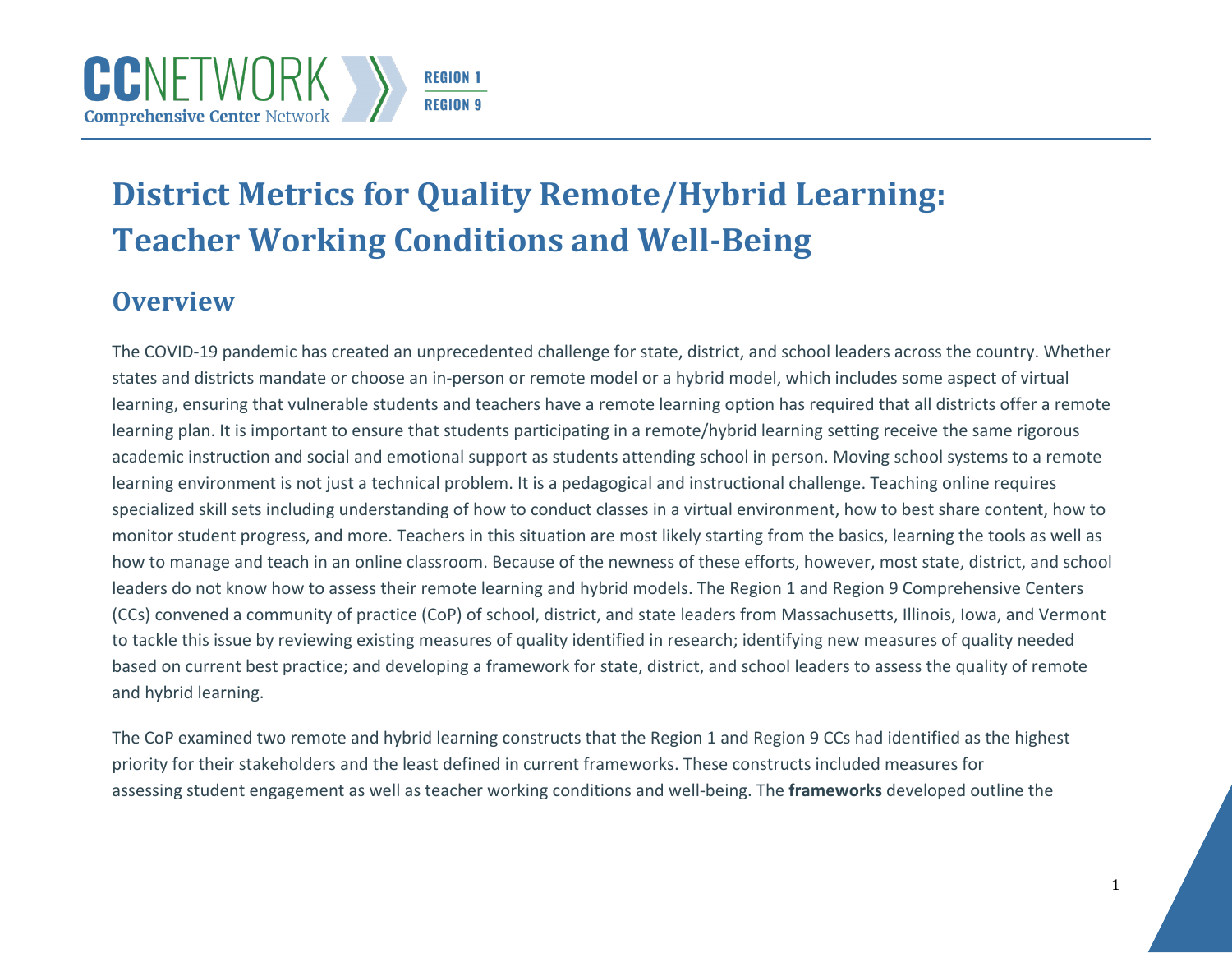indicators of quality in each topic area to support the analysis of data. The framework and Data Collection and Analysis Protocol for **Student Engagement** can be found [here:](https://region9cc.org/sites/default/files/pdf/student-engagement-metrics-508.pdf)

After analyzing the measures and developing the framework for each of the constructs, the CoP identified a need for a data collection and analysis protocol to help schools, districts, and states use the frameworks effectively. The CoP participants were adamant that this not be a scripted process given the complexities of the context of each school, district, and state, but rather a tool that could provide some high-level guidance for how to approach this analysis. The **Data Collection and Analysis Protocol** describes five steps for collecting and analyzing data for remote and hybrid settings:

**Step 1: Identify a problem of practice to explore.**

**Step 2: Determine what data sources are available.**

**Step 3: Prioritize which data and Components will be analyzed.**

**Step 4: Analyze data collected.**

**Step 5: Create an Action Plan.**

The protocol includes guiding questions and tools to determine the availability of data, how to prioritize which data to explore, and how to analyze the data to make an action plan.

After the tool and framework were fully designed, members of the CoP piloted the process to provide one last round of tangible feedback, which resulted in the subsequent tool and framework. The CoP identified the following three examples as ways the tool can be used in a school, a district, or a state. This document includes the framework and data collection and analysis protocol for **Teacher Working Conditions and Well-Being.**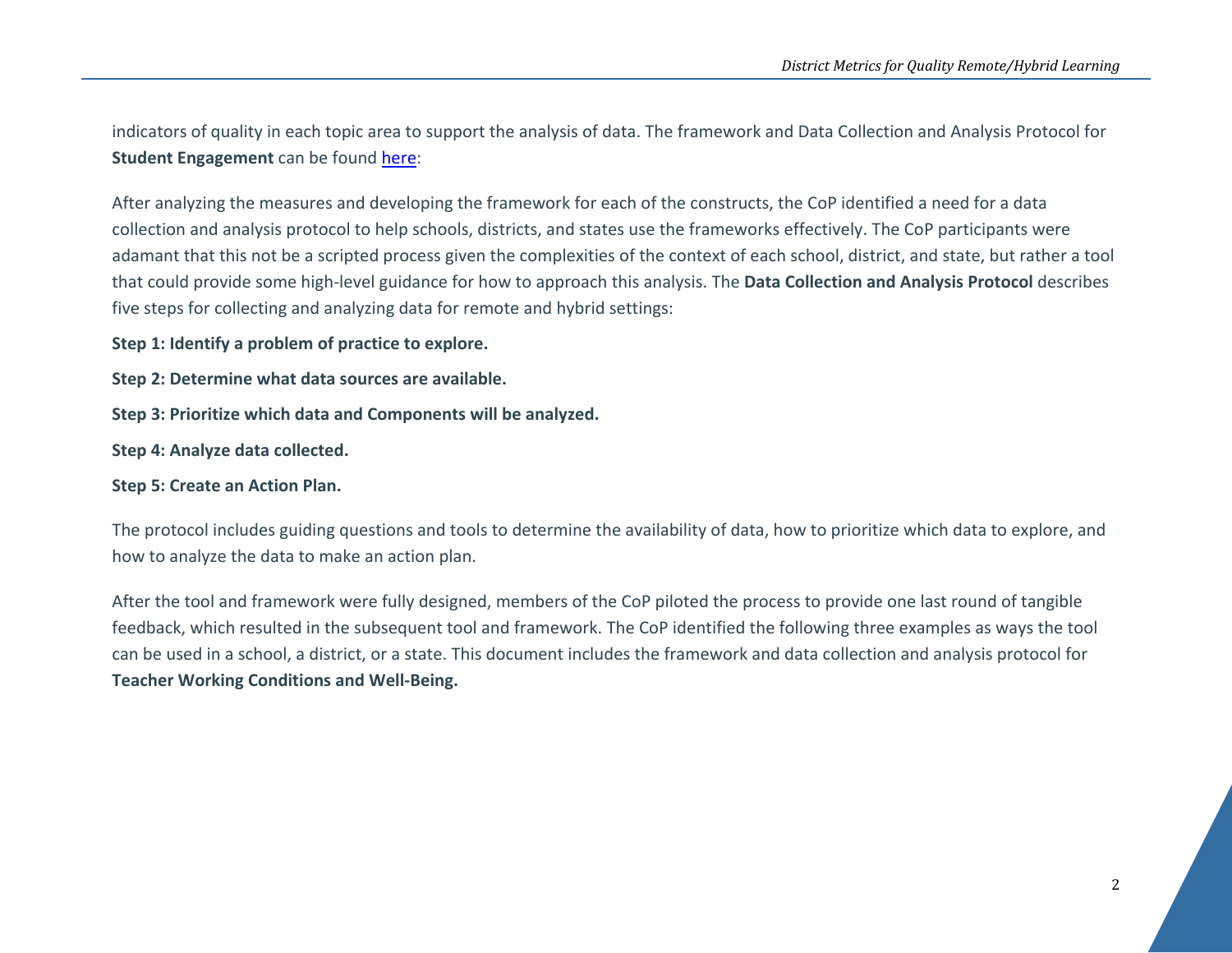# **Example 1**

Your school/district is experiencing some challenges with teacher working conditions and well-being. As a leadership team, you implement Steps 1 and 3 of the protocol and then make a plan for collecting the data you need to analyze.

### **Example 2**

Your school/district has collected data on teacher working conditions and well-being. As a leadership team, you implement Steps 4 and 5 of the protocol.

# **Example 3**

Your team at the state department of education is trying to implement a common approach to remote/ hybrid learning. You are hearing that teacher working conditions and well-being is a challenge for districts. You could review the tool and identify common data sources that districts could collect to give you a more accurate picture of what is happening across the districts.

### **Challenge:**

As schools pivot to remote and hybrid learning environments, school and district leaders struggle to assess teachers' working conditions and well-being in ways that provide timely and relevant data to inform policy and practice.

### **Solution:**

This document includes two tools to help school leaders assess teacher working conditions and well-being:

- 1. The **Data Collection and Analysis Protocol** describes the steps for collecting and analyzing teacher working conditions and wellbeing data for remote and hybrid settings. It includes guiding questions and tools to determine the availability of data, how to prioritize which data to explore, and how to analyze the data to make an action plan.
- 2. The **Teacher Working Conditions Well-Being Framework** outlines the indicators of quality teacher working conditions and wellbeing to support the analysis of data.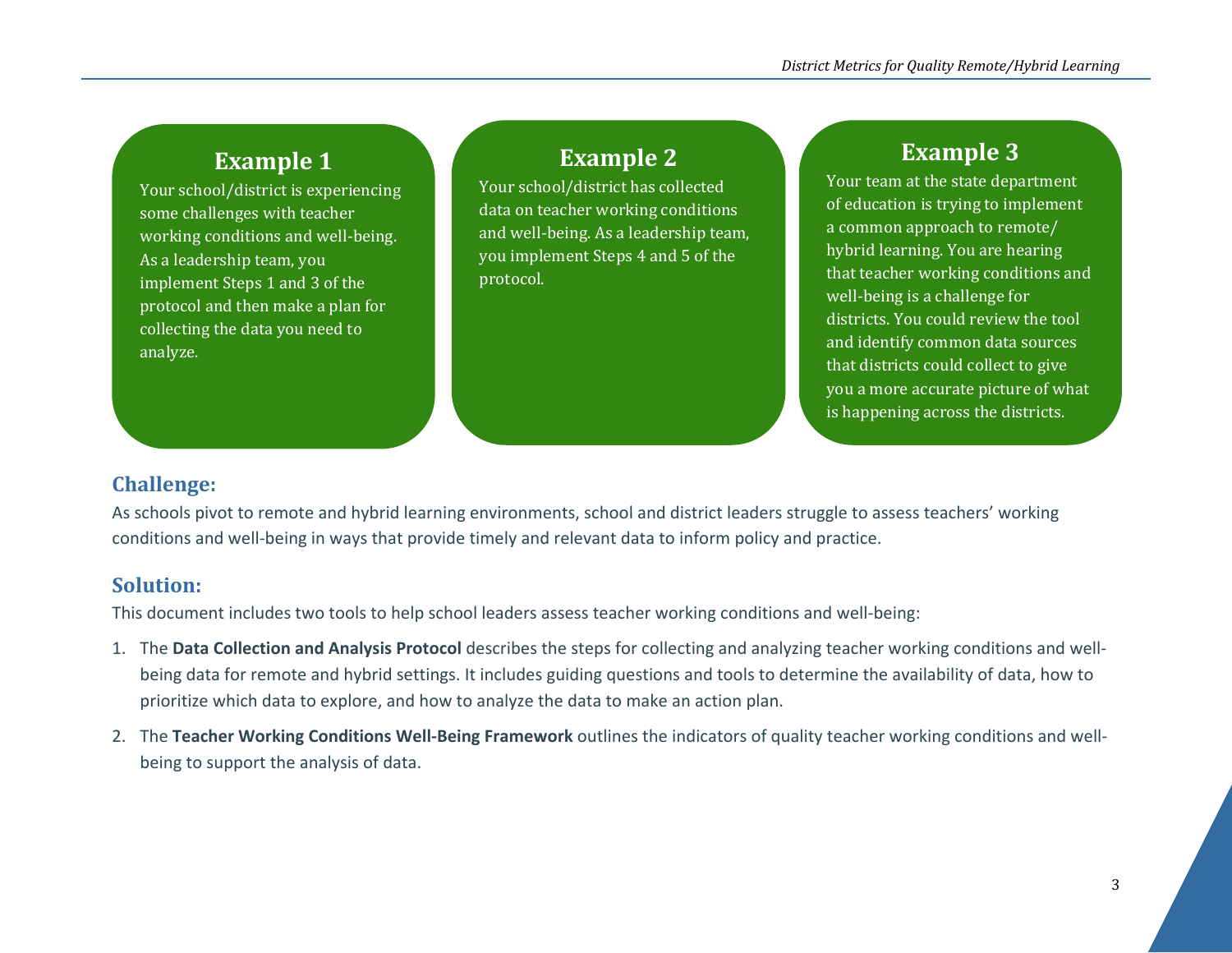# **Data Collection and Analysis Protocol**

This protocol outlines five steps for collecting and analyzing data to help districts and schools assess their teacher working conditions and well-being within remote and hybrid learning settings.

**Step 1: Identify a problem of practice to explore.** Discuss and determine why your team is interested in collecting and/or analyzing data related to teacher working conditions and well-being in a remote or hybrid learning environment. This problem of practice can be specific or general. Once you have established a problem of practice, review the Teacher Working Conditions and Well-Being Framework Data Checklist to determine which topic areas are urgent or relevant to address based on the identified problem of practice.

### **Problem of Practice:**

If you are having difficulty coming up with a problem of practice, you may conduct Steps 2 and 3 of the protocol for every topic first and revisit this step. This approach will allow your data to help determine your problem of practice.

#### **Tip for Connecting Practices to Possible Data Sources:**

To see examples of what each Component looks like in practice to identify appropriate data sources, please refer to the indicators in the Teacher Working Conditions and Well-Being Framework on page 11.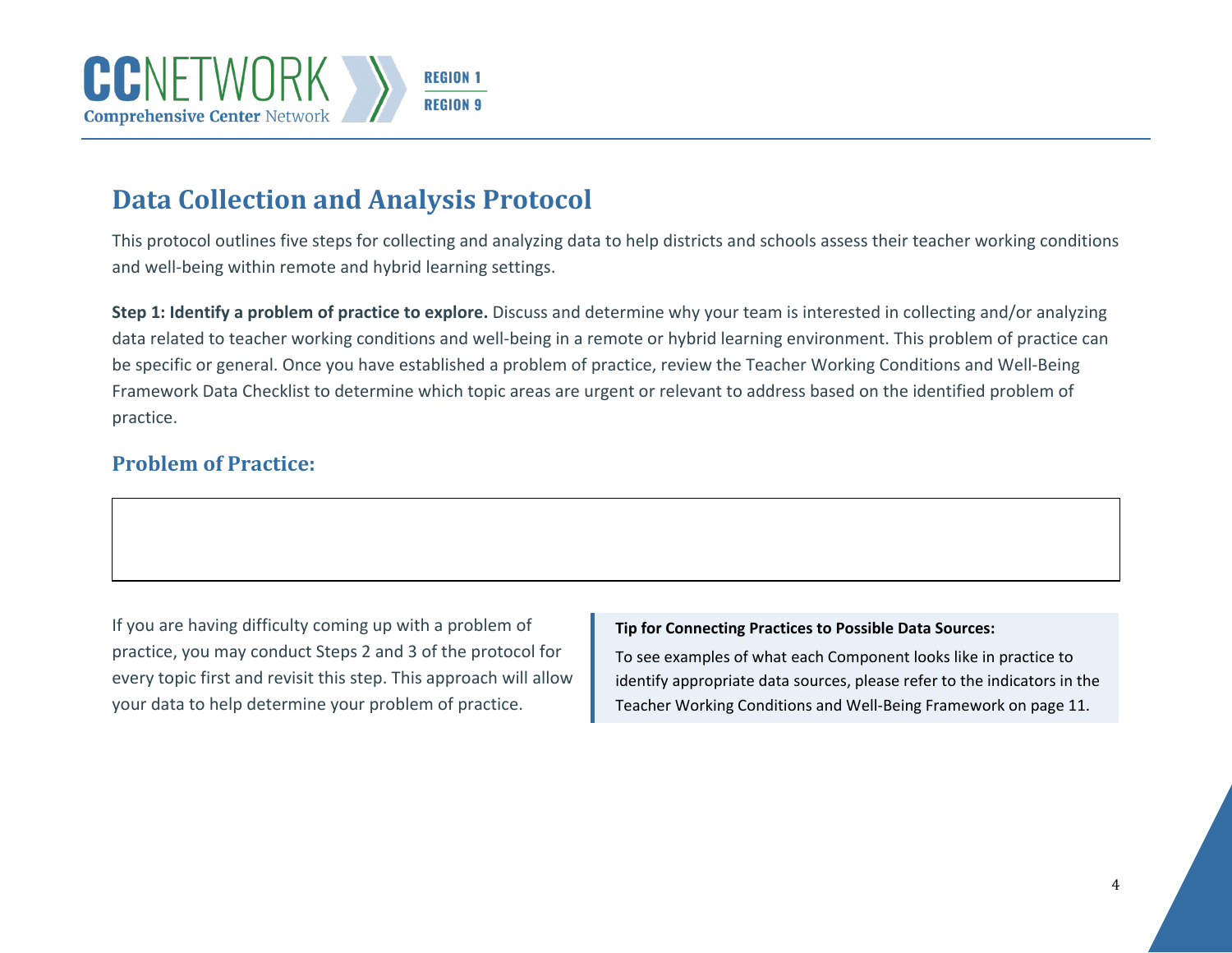<span id="page-4-1"></span><span id="page-4-0"></span>**Step 2: Determine what Data Sources are available.** Use the following Teacher Working Conditions and Well-Being Framework Data Checklist to reflect on each Component<sup>1</sup> and its associated Possible Data Sources<sup>[2](#page-4-1)</sup> for measuring teacher working conditions and well-being. If your school currently collects the data or could easily obtain the data, mark "Y" on the second to last column or "N" if the data would be difficult to obtain. If your school collects and tracks data that reflects the Component, but it is not listed under the Possible Data Sources, you may write in that Data Source within the "Other" cell. Please use the Notes column to add any relevant information about your specific data sources.

**Step 3: Prioritize which Data Sources and Components will be analyzed** in order to understand and strengthen your district's or school's teacher working conditions and well-being. Consider the following questions while reflecting on the checklist:

- 1. Are you collecting data that demonstrate the various Topics and Components of teacher working conditions and well-being? Does your data provide a full picture of teacher working conditions and well-being? Are there any gaps in the data (e.g., missing data that cover a specific Topic or Component)?
- 2. Is the quality of the data sufficient to make determinations regarding teacher working conditions (e.g., assign appropriate supports, implement needed policy or systems change)?
	- a. Are the data accurate and valid?
	- b. Are the data organized and easy to interpret and use?
- 3. Determine the priority of measuring each Component based on the quality and availability of Data Sources as well as your district's or school's need to know the information. Note in the second column of the checklist whether each component is a low, medium, or high priority. If you ranked a component medium or high priority but have no or limited data sources associated with that component of teacher working conditions, you should create an action plan to collect those data before moving on to Step 4.

<sup>&</sup>lt;sup>1</sup> **Component:** What is it that we want to measure? What do we want to know?

<sup>2</sup> **Data Sources:** What sources can we use to help us understand the component or what it is we want to measure?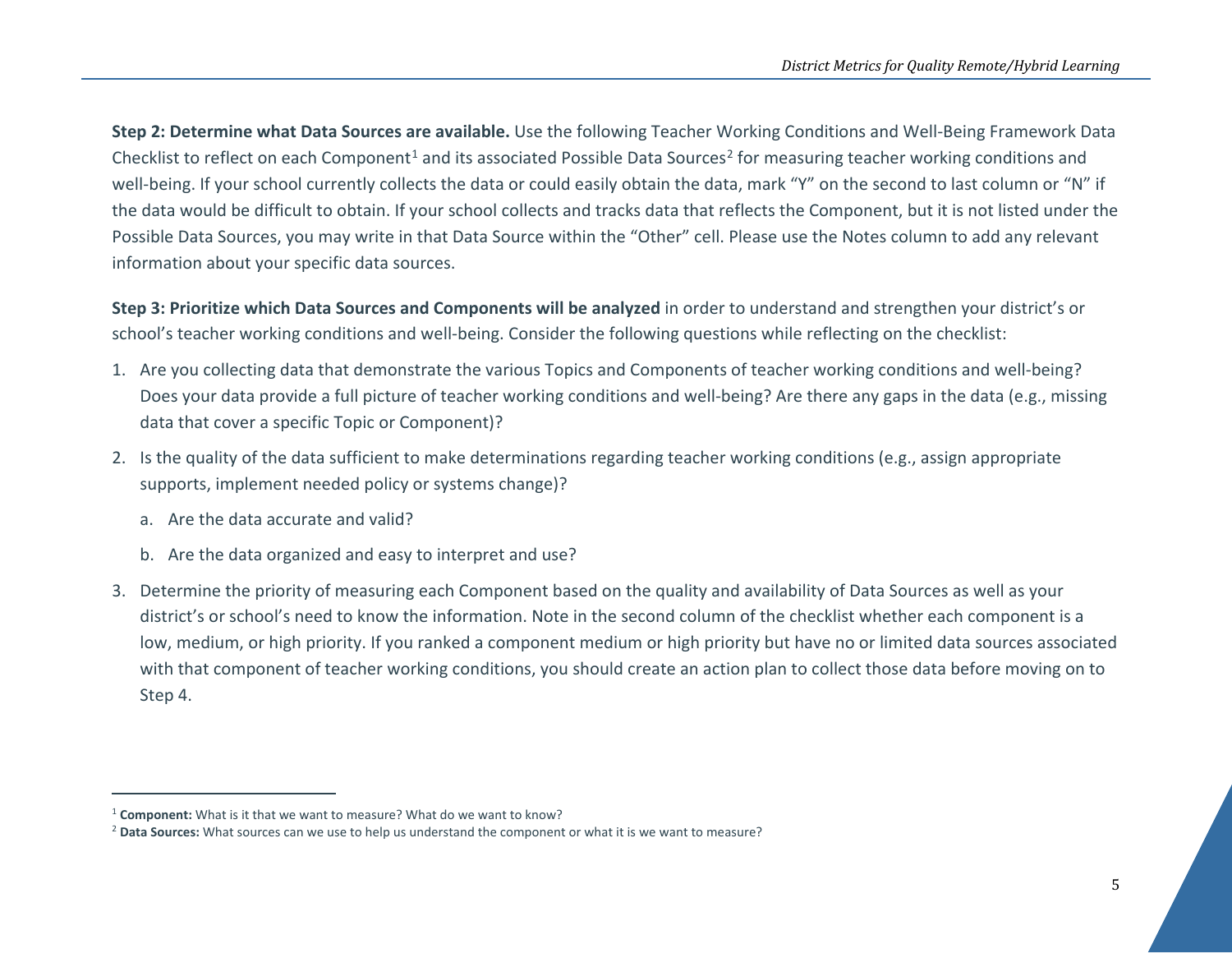# **Teacher Working Conditions and Well-Being Framework Data Checklist**

### **Topic 1: Time**

| <b>Component</b>                                                               | <b>Priority</b><br>(Low, Medium,<br>High) | <b>Possible Data Sources</b>                                                                                                                                 | <b>Available or</b><br><b>Can Obtain</b><br>(Y/N) | <b>Notes</b> |
|--------------------------------------------------------------------------------|-------------------------------------------|--------------------------------------------------------------------------------------------------------------------------------------------------------------|---------------------------------------------------|--------------|
| 1a. Teachers' class<br>sizes facilitate high-<br>quality instruction for       |                                           | Students per teacher by demographic, individualized<br>education program (IEP), free or reduced-priced lunch<br>eligibility, and English learner (EL) status |                                                   |              |
| full remote and hybrid<br>settings.                                            |                                           | Number of preps/courses per teacher in hybrid settings                                                                                                       |                                                   |              |
|                                                                                |                                           | Number of teaching assistants to support virtual breakout<br>rooms or synchronous instruction in hybrid settings                                             |                                                   |              |
|                                                                                |                                           | Other (Please specify.):                                                                                                                                     |                                                   |              |
| 1b. Teachers have<br>sufficient time to<br>provide all students                |                                           | Master schedule that specifies time requirements for<br>providing instruction, feedback to students, and meeting<br>students (i.e., office hours)            |                                                   |              |
| with effective<br>instruction and                                              |                                           | Number of days or hours in contract                                                                                                                          |                                                   |              |
| feedback.                                                                      |                                           | Analytics of instructional time from the learning<br>management system (LMS) or platform for virtual learning                                                |                                                   |              |
|                                                                                |                                           | Other (Please specify.):                                                                                                                                     |                                                   |              |
| 1c. Teachers have<br>time during the school<br>day to plan and<br>collaborate. |                                           | Master schedule that specifies time for planning and<br>collaboration (i.e., professional learning community [PLC])                                          |                                                   |              |
|                                                                                |                                           | Number of designated professional development days/hours                                                                                                     |                                                   |              |
|                                                                                |                                           | Analytics from LMS or platform from virtual learning on co-<br>teaching or teaming occurring during instructional time                                       |                                                   |              |
|                                                                                |                                           | Other (Please specify.):                                                                                                                                     |                                                   |              |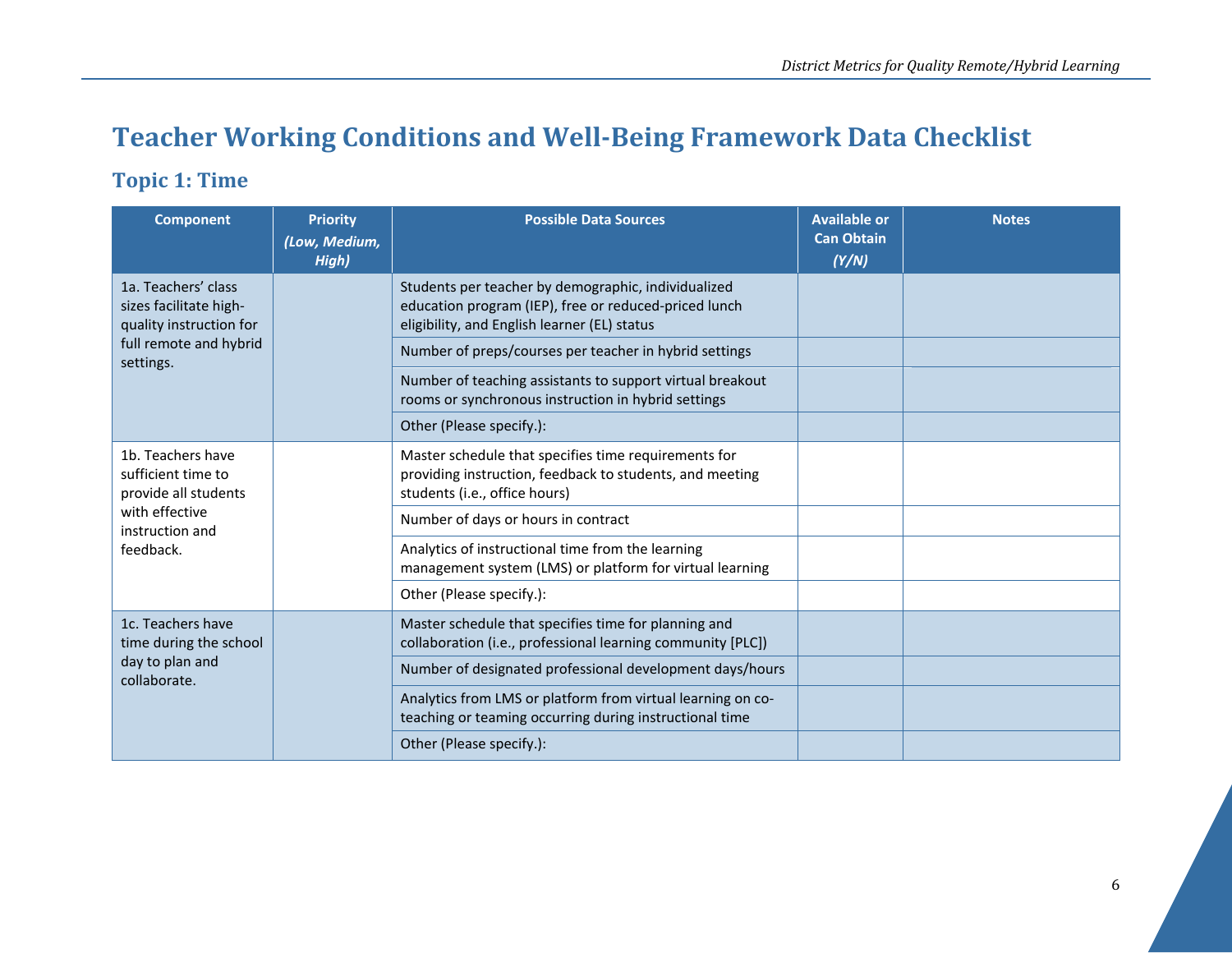|  |  | <b>Topic 2: Learning Environment and Resource Management</b> |
|--|--|--------------------------------------------------------------|
|--|--|--------------------------------------------------------------|

| <b>Component</b>                                               | <b>Priority</b><br>(Low, Medium,<br>High) | <b>Possible Data Sources</b>                                        | <b>Available or</b><br><b>Can Obtain</b><br>(Y/N) | <b>Notes</b> |
|----------------------------------------------------------------|-------------------------------------------|---------------------------------------------------------------------|---------------------------------------------------|--------------|
| 2a. Materials and                                              |                                           | Teacher survey on technology needs and access to internet           |                                                   |              |
| resources are<br>available to facilitate                       |                                           | Number of devices/screens per teacher and child                     |                                                   |              |
| quality instruction for                                        |                                           | Number of available ports/wireless connection                       |                                                   |              |
| remote learning and<br>hybrid settings.                        |                                           | Number of personnel skilled in technology (federal)                 |                                                   |              |
|                                                                |                                           | Parent/caregiver survey on technology needs                         |                                                   |              |
|                                                                |                                           | Other (Please specify.):                                            |                                                   |              |
| 2b. Physical<br>environments support<br>teaching and learning. |                                           | Number of portables per student                                     |                                                   |              |
|                                                                |                                           | Analytics from the LMS (i.e., frequency of teacher<br>posts/access) |                                                   |              |
|                                                                |                                           | Needs assessment for technology                                     |                                                   |              |
|                                                                |                                           | Educator survey on technology needs                                 |                                                   |              |
|                                                                |                                           | Other (Please specify.):                                            |                                                   |              |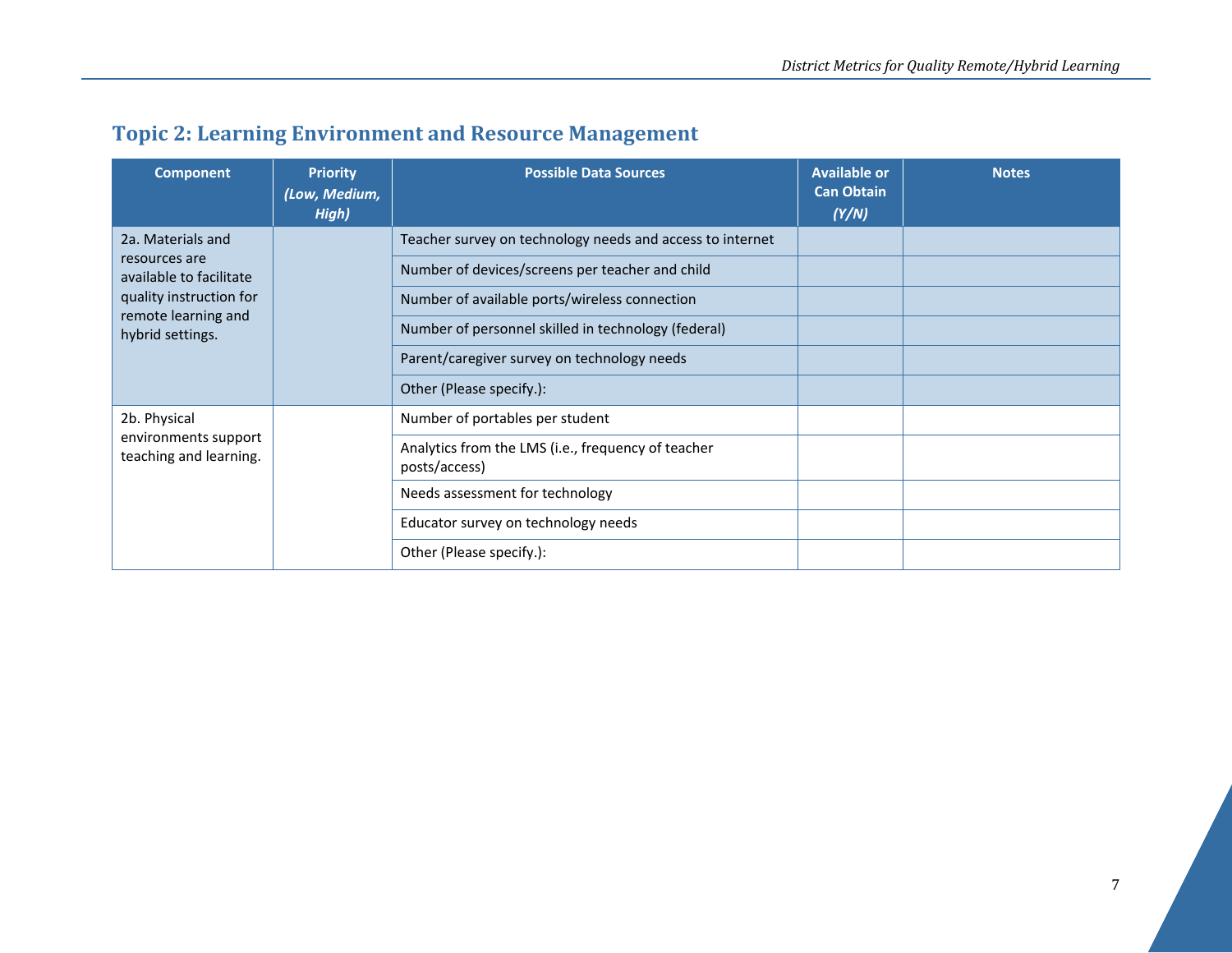## **Topic 3: Supporting the Social and Emotional Health of Students and School Staff**

| <b>Component</b>                                                                                     | <b>Priority</b><br>(Low, Medium,<br>High)                                                                                                      | <b>Possible Data Sources</b>                                                                                                   | <b>Available or</b><br><b>Can Obtain</b><br>(Y/N) | <b>Notes</b> |
|------------------------------------------------------------------------------------------------------|------------------------------------------------------------------------------------------------------------------------------------------------|--------------------------------------------------------------------------------------------------------------------------------|---------------------------------------------------|--------------|
| 3a. An atmosphere<br>of trust and mutual                                                             |                                                                                                                                                | Teacher survey on feelings of trust, open environment for<br>staff to share views, ideas, and level of comfort in taking risks |                                                   |              |
| respect is pervasive<br>in the school.                                                               |                                                                                                                                                | Review of communication processes and materials (e.g., staff<br>meeting notes, online message boards, email newsletters)       |                                                   |              |
|                                                                                                      |                                                                                                                                                | Virtual leadership office hours                                                                                                |                                                   |              |
|                                                                                                      |                                                                                                                                                | Other (Please specify.):                                                                                                       |                                                   |              |
| 3b. Provide<br>opportunities for<br>educators to                                                     | Master schedule that specifies time for teacher collaboration<br>(i.e., time dedicated for wellness or social and emotional<br>learning [SEL]) |                                                                                                                                |                                                   |              |
| connect, heal, and<br>build their capacity                                                           |                                                                                                                                                | Staff meeting notes                                                                                                            |                                                   |              |
| to support                                                                                           |                                                                                                                                                | Staff survey data focused on SEL and staff wellness                                                                            |                                                   |              |
| themselves and<br>their students.                                                                    |                                                                                                                                                | Notes from leadership check-ins                                                                                                |                                                   |              |
|                                                                                                      |                                                                                                                                                | Professional development plans                                                                                                 |                                                   |              |
|                                                                                                      |                                                                                                                                                | Coaching notes                                                                                                                 |                                                   |              |
|                                                                                                      |                                                                                                                                                | Other (Please specify.):                                                                                                       |                                                   |              |
| 3c. Create safe,<br>supportive, and<br>equitable learning<br>environments that<br>promote social and |                                                                                                                                                | Schedules that specify opportunities to build relationships<br>(i.e., student advisory groups)                                 |                                                   |              |
|                                                                                                      |                                                                                                                                                | Universal student screening                                                                                                    |                                                   |              |
|                                                                                                      |                                                                                                                                                | Staff self-assessments of SEL competencies                                                                                     |                                                   |              |
| emotional<br>development.                                                                            |                                                                                                                                                | Review of disciplinary practices                                                                                               |                                                   |              |
|                                                                                                      |                                                                                                                                                | Other (Please specify.):                                                                                                       |                                                   |              |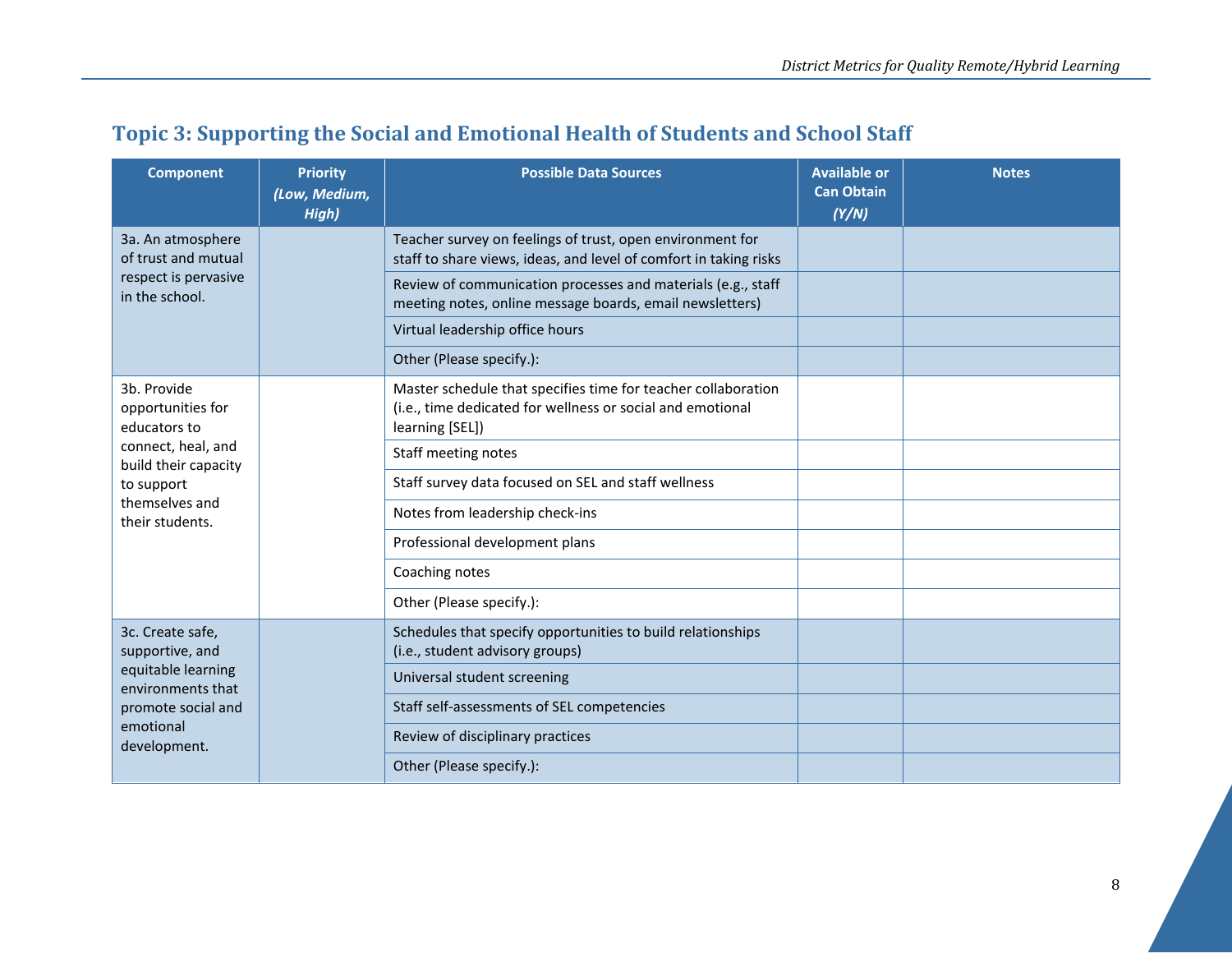## **Topic 4: Professional Learning and Teacher Leadership**

| <b>Component</b>                                                                                       | <b>Priority</b><br>(Low, Medium,<br>High) | <b>Possible Data Sources</b>                                                                                  | <b>Available or</b><br><b>Can Obtain</b><br>(Y/N) | <b>Notes</b> |
|--------------------------------------------------------------------------------------------------------|-------------------------------------------|---------------------------------------------------------------------------------------------------------------|---------------------------------------------------|--------------|
| 4a. Time and resources are                                                                             |                                           | District and school professional development calendars                                                        |                                                   |              |
| provided for professional<br>development that supports                                                 |                                           | Continuing education units and license renewal records                                                        |                                                   |              |
| the ability of teachers to<br>implement instructional                                                  |                                           | Professional development records tracking system                                                              |                                                   |              |
| strategies for remote learning                                                                         |                                           | Professional growth plans of teachers                                                                         |                                                   |              |
| and improve student learning.                                                                          |                                           | Other (Please specify.):                                                                                      |                                                   |              |
| 4b. Teachers' performance is                                                                           |                                           | Observation logs                                                                                              |                                                   |              |
| assessed objectively, and<br>effective feedback is provided                                            |                                           | Videos                                                                                                        |                                                   |              |
| to improve performance and                                                                             |                                           | Evaluation ratings and notes                                                                                  |                                                   |              |
| enhance student learning.                                                                              |                                           | Letters/MOUs added to contracts regarding supervision<br>and evaluation in remote/hybrid settings             |                                                   |              |
|                                                                                                        |                                           | Other (Please specify.):                                                                                      |                                                   |              |
| 4c. Teachers have<br>opportunities to provide<br>feedback and demonstrate<br>leadership in the school. |                                           | Teacher survey on feelings toward opportunities for<br>school leadership, two-way feedback, and teacher voice |                                                   |              |
|                                                                                                        |                                           | Continuity of learning plans                                                                                  |                                                   |              |
|                                                                                                        |                                           | Service on committees or teams (e.g., Educational<br><b>Support Teams)</b>                                    |                                                   |              |
|                                                                                                        |                                           | PLC participation and meeting notes                                                                           |                                                   |              |
|                                                                                                        |                                           | Mentor/coach participation and notes                                                                          |                                                   |              |
|                                                                                                        |                                           | Grade-level or department chair                                                                               |                                                   |              |
|                                                                                                        |                                           | Teacher-created resources                                                                                     |                                                   |              |
|                                                                                                        |                                           | Other (Please specify.):                                                                                      |                                                   |              |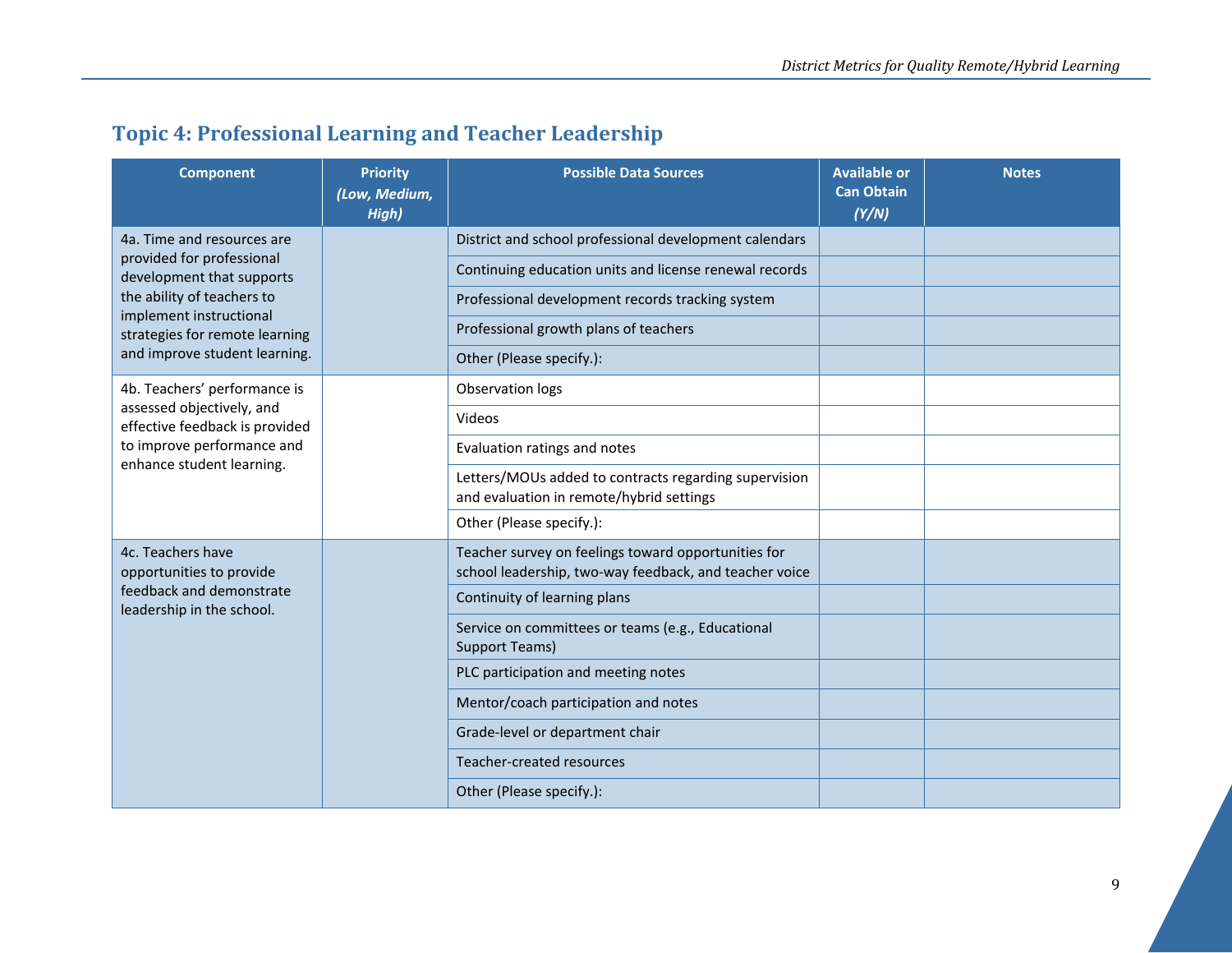**Step 4: Analyze data collected.** Identify key findings from data, search for any patterns or trends from the findings, and determine current strengths and challenges in your district/school based on the findings. Consider the following reflection questions as you analyze the data:

- 1. If looking at survey data, how many respondents completed the survey (e.g., how many teachers completed the survey out of how many possible teachers), and when was it administered?
- 2. What are some findings from the data sources that highlight strengths and challenges?

#### **Tips for Analyzing Data**

Consider the following when analyzing data:

- Disaggregate data by teacher demographics such as experience level, race and ethnicity, subject area taught, grade level, or type of educator.
- Compare current data to previously collected data (e.g., before remote and hybrid learning). Compare these data in aggregate, in disaggregate by educator group, and by Topic.
- Refer back to the indicators within the Teacher Working Conditions and Well-Being Framework on page 11 as you consider possible strengths and challenges.
- 3. What trends are there in the findings by Topic, by Component, by teacher demographics, and/or over time?
- 4. Do the data reflect the desired Indicators of teacher working conditions and well-being (see the Framework on page 11 for indicators)? Are there strengths or gaps?

**Step 5: Create an Action Plan.** Decide what your school or district could implement to improve teacher working conditions and wellbeing. When creating your action plan, consider which strategies could be most impactful and have the greatest reach. Also consider feasibility, timeliness, and sustainability of the strategy given the context of the situation (e.g., COVID-19 pandemic) and people's workloads. You could also review any existing plans to ensure alignment, rather than duplication, of efforts.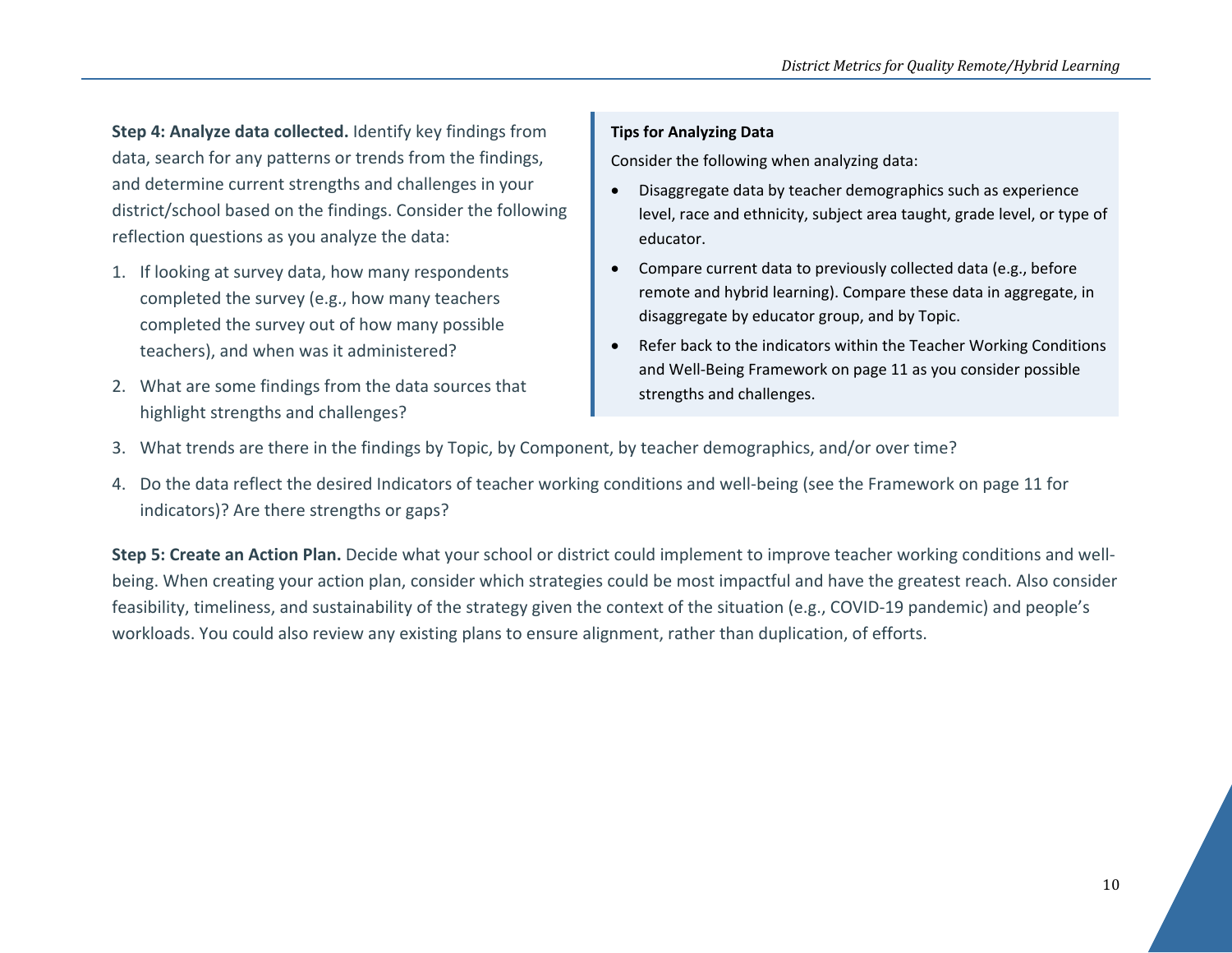# <span id="page-10-1"></span><span id="page-10-0"></span>**Teacher Working Conditions and Well-Being Framework**

**Purpose:** Assist district- and school-level staff to measure and continuously monitor teacher working conditions and well-being during periods of extended remote learning, which includes full remote and hybrid return-to-school models. Measuring and monitoring teacher working conditions and well-being will assist districts and schools to understand the experiences and needs of teachers during remote/hybrid learning to support student and family engagement as well as themselves.

### **Topic 1: Time**

| <b>Component</b>                                                                                            | Indicator(s) of Teaching Conditions and Teacher Well-Being                                                                                                                                                                                                                                                                                                                                                                                                                                                        |
|-------------------------------------------------------------------------------------------------------------|-------------------------------------------------------------------------------------------------------------------------------------------------------------------------------------------------------------------------------------------------------------------------------------------------------------------------------------------------------------------------------------------------------------------------------------------------------------------------------------------------------------------|
| 1a. Teachers' class sizes facilitate<br>high-quality instruction for full<br>remote and hybrid settings.    | Teachers have time to plan in order to meet the diverse learning needs of students because they<br>have appropriate class sizes, course loads, and assignments that match their training.<br>Teachers' class sizes are adjusted to accommodate supporting all students in remote or hybrid<br>$\bullet$<br>learning environments.                                                                                                                                                                                 |
| 1b. Teachers have sufficient time<br>to provide all students with<br>effective instruction and<br>feedback. | Teachers have minimum, sufficient uninterrupted instructional time.<br>School leadership determines daily/weekly instructional schedules for teachers that are<br>$\bullet$<br>appropriate for remote and/or hybrid settings and that support teachers in protecting<br>instructional time.<br>School leadership seeks teachers' input on the schedule for remote and hybrid modes of<br>instruction and on ways to limit the full range of interruptions in instruction experienced by<br>teachers and students. |
| 1c. Teachers have time during the<br>school day to plan and<br>collaborate.                                 | Minimum sufficient time is provided during the school day for short- and long-term planning.<br>Minimum sufficient time is available for teachers to work collaboratively to develop common<br>$\bullet$<br>plans and share effective lessons.                                                                                                                                                                                                                                                                    |

Schools protect teachers' time to plan, collaborate, and provide effective instruction.<sup>[3](#page-10-0)4</sup>

<sup>3</sup> Benton, K., Butterfield, K., Manian, N., Molina, M., & Richel, M. (2020). *Returning to school: A toolkit for principals*. National Comprehensive Center at Westat. <https://compcenternetwork.org/sites/default/files/Returning%20to%20School%20Toolkit%20for%20Principals.pdf>

<sup>4</sup> National Association of Secondary School Principals. (2020). *Restart and recovery: The role of the school leader* (Brief 1: Systems Conditions)[. https://www.nassp.org/wp](https://www.nassp.org/wp-content/uploads/2020/12/Restart_and_Recovery_Brief_1_SystemsConditions.pdf)[content/uploads/2020/12/Restart\\_and\\_Recovery\\_Brief\\_1\\_SystemsConditions.pdf](https://www.nassp.org/wp-content/uploads/2020/12/Restart_and_Recovery_Brief_1_SystemsConditions.pdf)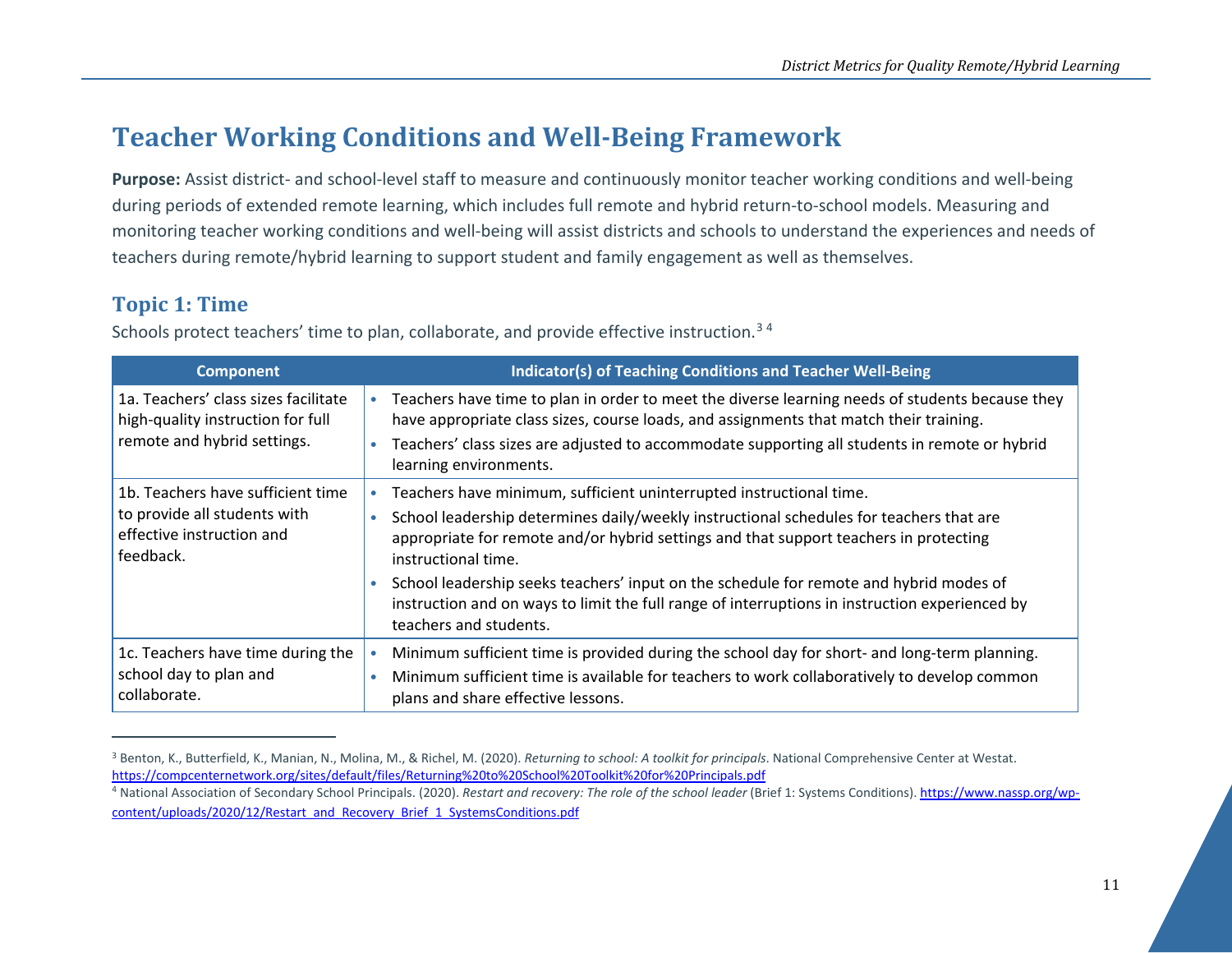<span id="page-11-1"></span><span id="page-11-0"></span>

| <b>Component</b> | Indicator(s) of Teaching Conditions and Teacher Well-Being                                                                                                                                          |  |
|------------------|-----------------------------------------------------------------------------------------------------------------------------------------------------------------------------------------------------|--|
|                  | There are limited interruptions to the noninstructional time provided to teachers. Teachers have<br>the state minimum time to plan and collaborate (i.e., a duty-free lunch and a planning period). |  |
|                  | There are structures and supports for staff to collaborate, plan, and coordinate across a mix of<br>remote and/or hybrid settings.                                                                  |  |

### **Topic 2: Learning Environment and Resource Management**

Resources are provided for teachers to establish a positive learning environment and deliver quality instruction.<sup>[5](#page-11-0)[6](#page-11-1)</sup>

| <b>Component</b>                                                                                   | Indicator(s) of Teaching Conditions and Teacher Well-Being                                                                                                                                     |
|----------------------------------------------------------------------------------------------------|------------------------------------------------------------------------------------------------------------------------------------------------------------------------------------------------|
| 2a. Materials and resources are available to<br>facilitate quality instruction for remote learning | Instructional materials are sufficient to meet the needs of teachers and students<br>for remote learning and hybrid settings.                                                                  |
| and hybrid settings.                                                                               | Resources are available to meet the administrative and instructional needs of<br>teachers.                                                                                                     |
|                                                                                                    | Technology is reliable and available to meet the 21st century instructional needs<br>of teachers.                                                                                              |
|                                                                                                    | Support is in place to help teachers, students, and parents/guardians address<br>challenges to access and use of technology.                                                                   |
| 2b. Physical environments support teaching and<br>learning.                                        | Learning environments support teaching and learning and are appropriate to the<br>content taught, the age level of students, and the mode of instructional delivery<br>(remote and/or hybrid). |
|                                                                                                    | Teachers have access or the resources and materials to create their own<br>workspace for remote and/or hybrid settings.                                                                        |

<sup>&</sup>lt;sup>5</sup> Center on Great Teachers and Leaders. (2014). *Understanding teaching conditions*. *https://gtlcenter.org/technical-assistance/professional-learning-* modules/understandingteaching-conditions

<sup>&</sup>lt;sup>6</sup> Therriault, S. B. (2020). Back-to-school metrics: How to assess conditions for teaching and learning and to measure student progress during the COVID-19 pandemic. U.S. Department of Education, Institute of Education Sciences, Regional Educational Laboratory Midwest[. https://ies.ed.gov/ncee/edlabs/regions/midwest/blogs/back-to-school](https://ies.ed.gov/ncee/edlabs/regions/midwest/blogs/back-to-school-metrics-covid.aspx?utm_source=newsletter-relmw)[metrics-covid.aspx?utm\\_source=newsletter-relmw](https://ies.ed.gov/ncee/edlabs/regions/midwest/blogs/back-to-school-metrics-covid.aspx?utm_source=newsletter-relmw)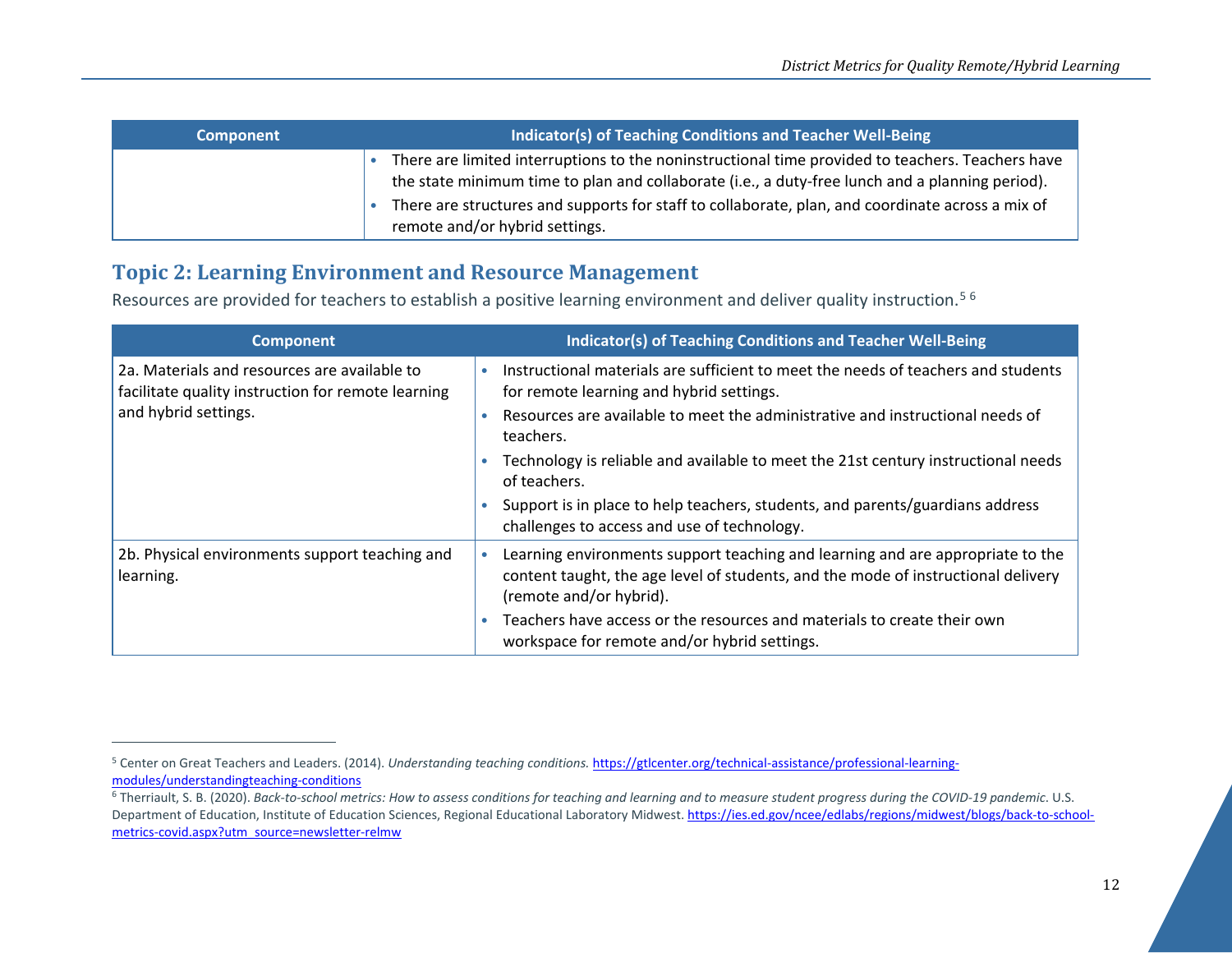<span id="page-12-2"></span><span id="page-12-1"></span><span id="page-12-0"></span>

### **Topic 3: Supporting the Social and Emotional Health of Students and School Staff**

Policies and practices are in place to support the social and emotional health of students and school staff.<sup>[7](#page-12-0)8[9](#page-12-2)</sup>

| <b>Component</b>                                                       | Indicator(s) of Teaching Conditions and Teacher Well-Being                                                                                                            |
|------------------------------------------------------------------------|-----------------------------------------------------------------------------------------------------------------------------------------------------------------------|
| 3a. An atmosphere of trust and<br>mutual respect is pervasive in the   | Systems are in place for teachers and school leadership to create opportunities for transparent<br>two-way communication.                                             |
| school.                                                                | Information, resources, and supports help educators improve their practice.                                                                                           |
|                                                                        | School leadership is consistent in support provided for teachers.                                                                                                     |
| 3b. Provide opportunities for<br>educators to connect, heal, and build | School and district leaders consistently create and allow space for connecting, listening, and<br>healing among educators.                                            |
| their capacity to support themselves                                   | School and district leaders ensure access to mental health and trauma support.                                                                                        |
| and their students.                                                    | School and district leaders provide embedded professional learning on equity-informed SEL and<br>trauma-informed practices applicable to themselves and for students. |
| 3c. Create safe, supportive, and                                       | School leaders build structures that support adult-student and peer relationships.                                                                                    |
| equitable learning environments that                                   | School leaders provide opportunities for SEL practices and reflection.                                                                                                |
| promote social and emotional<br>development.                           | Teachers establish clear expectations for online behavior for safety and respect and provide<br>avenues for students to report if they or others feel unsafe.         |

<sup>&</sup>lt;sup>7</sup> American Institutes for Research. (2020). *COVID-19 and whole child efforts: Reopening update*. https://www.air.org/sites/default/files/COVID-Whole-Child-Efforts-Reopening-update-September-2020.pdf

<sup>&</sup>lt;sup>8</sup> Collaborative for Academic, Social, and Emotional Learning. (2020). *Reunite, renew, and thrive: Social and emotional learning (SEL) roadmap for reopening school*. <https://casel.org/wp-content/uploads/2020/07/SEL-ROADMAP.pdf>

<sup>&</sup>lt;sup>9</sup> Therriault, 2020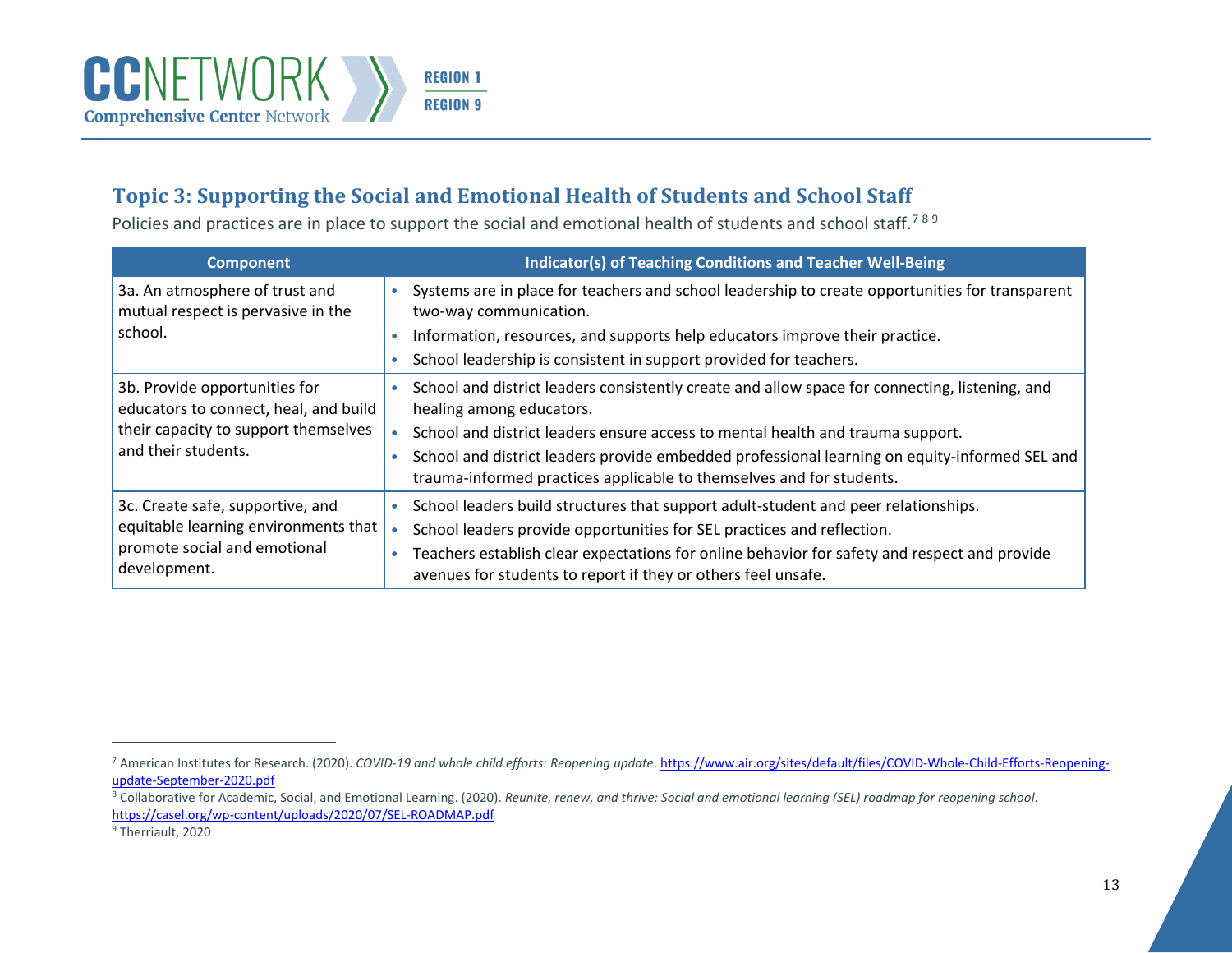### <span id="page-13-2"></span><span id="page-13-1"></span><span id="page-13-0"></span>**Topic 4: Professional Learning and Teacher Leadership**

Quality learning opportunities and leadership roles are available for teachers to enhance teaching and learning and participate in school decisions.<sup>[10](#page-13-0) [11](#page-13-1) [12](#page-13-2)</sup>

| <b>Component</b>                                                                                                                                                                                                 | <b>Indicator(s) of Teaching Conditions and Teacher Well-Being</b>                                                                                                                                                                                                                                                                                                                                                                                                                                                                                                                                                                                                                                                                                                                                                                                 |
|------------------------------------------------------------------------------------------------------------------------------------------------------------------------------------------------------------------|---------------------------------------------------------------------------------------------------------------------------------------------------------------------------------------------------------------------------------------------------------------------------------------------------------------------------------------------------------------------------------------------------------------------------------------------------------------------------------------------------------------------------------------------------------------------------------------------------------------------------------------------------------------------------------------------------------------------------------------------------------------------------------------------------------------------------------------------------|
| 4a. Time and resources are<br>provided for professional<br>development that supports the<br>ability of teachers to<br>implement instructional<br>strategies for remote learning<br>and improve student learning. | Teachers have time and resources to learn and implement remote learning practices (i.e.,<br>how to use breakout rooms effectively, how to engage students virtually, how to implement<br>SEL strategies with students, how to use equitable virtual practices).<br>Schoolwide professional development is aligned with professional learning standards and<br>includes some elements of being data driven, collaborative, evaluated, reflective, and<br>ongoing.<br>Professional development is based on best practices for remote learning in response to<br>teacher input and identified needs.<br>Professional development includes elements of differentiation selected to meet some needs<br>of teachers and engage them in their own learning.<br>Ongoing, job-embedded professional development illustrates the impact on student learning |
|                                                                                                                                                                                                                  | and SEL in remote and hybrid settings.                                                                                                                                                                                                                                                                                                                                                                                                                                                                                                                                                                                                                                                                                                                                                                                                            |
| 4b. Teachers' performance is<br>assessed objectively, and<br>effective feedback is provided<br>that improves performance<br>and enhances student learning.                                                       | Teacher performance is assessed consistently and objectively using the evaluation process.<br>Teachers and administrators understand the teaching standards and teacher evaluation<br>process.<br>Feedback helps teachers improve their performance and enhance student learning.                                                                                                                                                                                                                                                                                                                                                                                                                                                                                                                                                                 |

<sup>12</sup> Therriault, 2020



<sup>&</sup>lt;sup>10</sup> Center on Great Teachers and Leaders, 2014

<sup>11</sup> National Association of Secondary School Principals, 2020